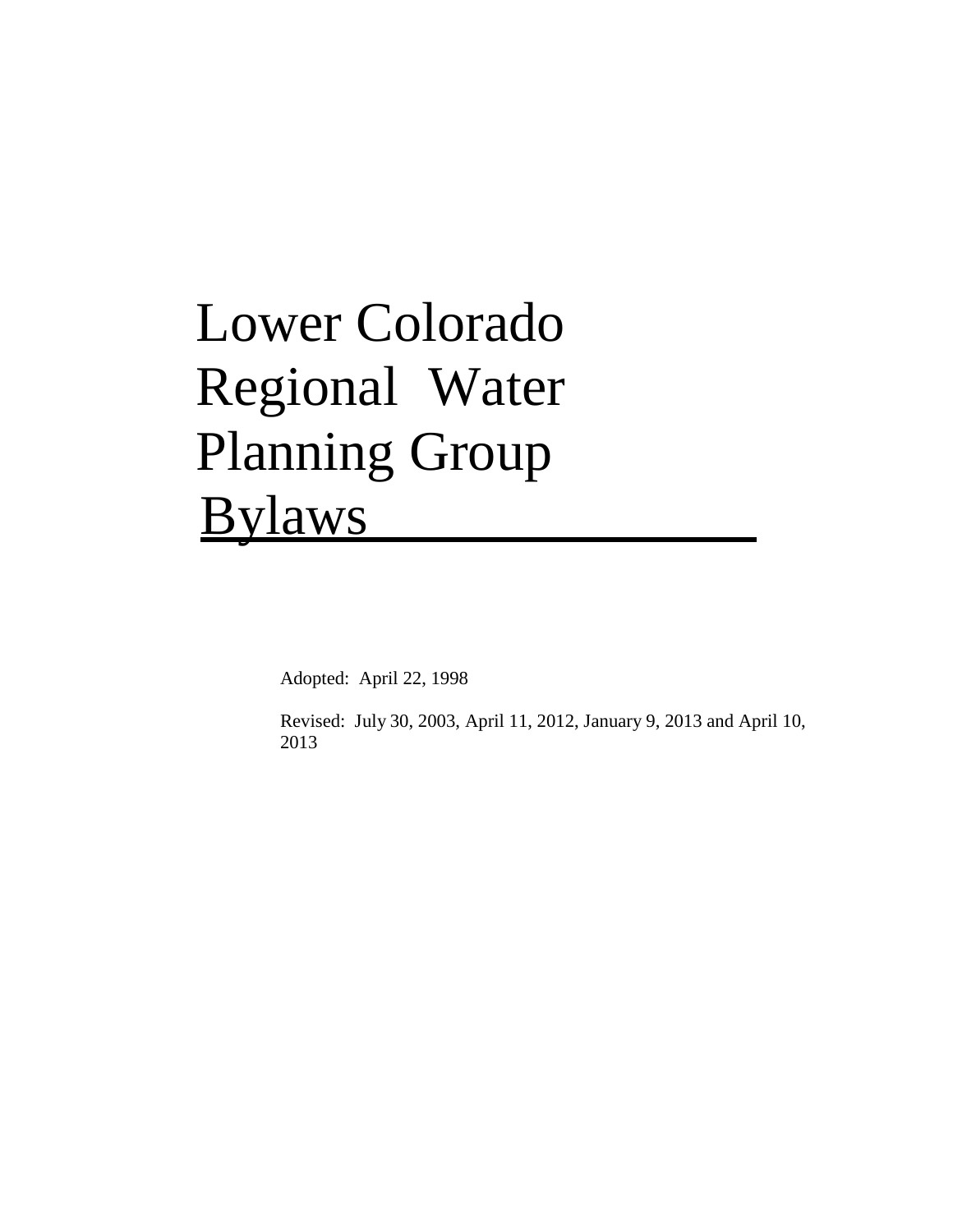## **Table of Contents**

| ×<br>۰.<br>× | v |
|--------------|---|
|--------------|---|

| <b>ARTICLE I.</b><br>Section 1.<br>Section 2.                                                                                      | <b>NAMES</b><br>Organization<br>Regional Water Planning Area                                                                                                                                                               | $\mathbf 1$<br>1                                                                                       | $\mathbf{1}$   |
|------------------------------------------------------------------------------------------------------------------------------------|----------------------------------------------------------------------------------------------------------------------------------------------------------------------------------------------------------------------------|--------------------------------------------------------------------------------------------------------|----------------|
| <b>ARTICLE II.</b>                                                                                                                 | <b>PURPOSE</b>                                                                                                                                                                                                             |                                                                                                        | $\mathbf{1}$   |
| <b>ARTICLE III.</b>                                                                                                                | PRINCIPAL ADMINISTRATIVE OFFICE                                                                                                                                                                                            |                                                                                                        | 1              |
| <b>ARTICLE IV.</b>                                                                                                                 | <b>RESPONSIBILITIES</b>                                                                                                                                                                                                    |                                                                                                        | $\mathbf{1}$   |
| <b>ARTICLE V.</b><br>Section 1.<br>Section 2.<br>Section 3.<br>Section 4.<br>Section 5.<br>Section 6.<br>Section 7.                | <b>VOTING MEMBERSHIP</b><br>Composition<br>Terms of Office<br><b>Conditions of Membership</b><br><b>Selection of Members</b><br>Attendance<br>Code of Conduct<br><b>Removal of Voting Members</b>                          | $\overline{c}$<br>$\sqrt{2}$<br>$\overline{3}$<br>$\mathfrak{Z}$<br>$\overline{\mathcal{A}}$<br>5<br>6 | $\overline{2}$ |
| <b>ARTICLE VI.</b><br>Section 1.<br>Section 2.<br>Section 3.                                                                       | NON-VOTING MEMBERSHIP<br><b>Mandatory Members</b><br><b>Discretionary Members</b><br>Code of Conduct                                                                                                                       | $\tau$<br>$\boldsymbol{7}$<br>8                                                                        | $\overline{7}$ |
| <b>ARTICLE VII.</b>                                                                                                                | DESIGNATED ALTERNATES                                                                                                                                                                                                      |                                                                                                        | 8              |
| <b>ARTICLE VIII.</b><br>Section 1.<br>Section 2.<br>Section 3.<br>Section 4.<br>Section 5.<br>Section 6.                           | <b>OFFICERS</b><br>Officers, Restrictions, and Terms of Office<br>Selection<br>Removal of Officers<br>Vacancies of Officers<br>Duties of Each Officer<br><b>Executive Committee</b>                                        | 9<br>9<br>10<br>11<br>11<br>12                                                                         | 9              |
| <b>ARTICLE IX.</b><br>Section 1.<br>Section 2.<br>Section 3.<br>Section 4.<br>Section 5.<br>Section 6.<br>Section 7.<br>Section 8. | <b>MEETINGS</b><br>Open Meetings and Notice<br><b>Regular Meetings</b><br>Called (Special) Meetings<br>Agenda<br>Quorum<br>Applicability of Robert's Rules of Order<br>Public Hearings/Meetings Required By Law<br>Minutes | 13<br>13<br>14<br>14<br>14<br>14<br>15<br>15                                                           | 13             |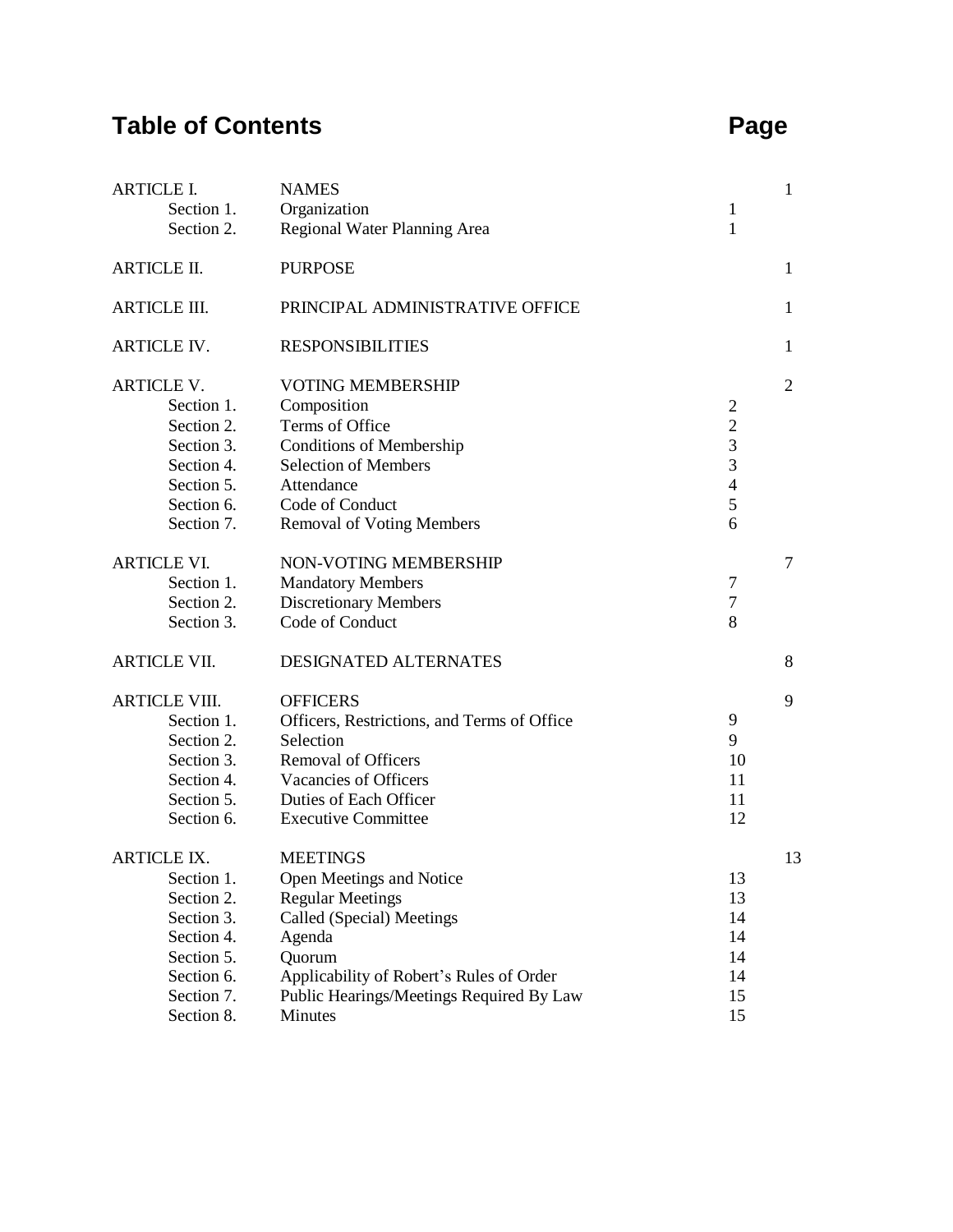| <b>ARTICLE X.</b>    | <b>MAKING DECISIONS</b>                           |    | 16 |
|----------------------|---------------------------------------------------|----|----|
| Section 1.           | Applicability; No Written Proxies                 | 16 |    |
| Section 2.           | <b>Decision-Making Process</b>                    | 16 |    |
| Section 3.           | Final Adoption of Regional Water Plan; Amendments | 17 |    |
| <b>ARTICLE XI.</b>   | <b>BOOKS AND RECORDS</b>                          |    | 17 |
| Section 1.           | Required Documents and Retainment                 | 17 |    |
| Section 2.           | <b>Inspection and Copying</b>                     | 18 |    |
| Section 3.           | <b>Availability of Reports</b>                    | 18 |    |
| ARTICLE XII.         | <b>COMMITTEES</b>                                 |    | 18 |
| Section 1.           | Establishment                                     | 18 |    |
| Section 2.           | Membership                                        | 19 |    |
| Section 3.           | Meetings                                          | 19 |    |
| Section 4.           | Reports                                           | 19 |    |
| Section 5.           | Code of Conduct                                   | 20 |    |
| <b>ARTICLE XIII.</b> | <b>COMPENSATION</b>                               |    | 20 |
| <b>ARTICLE XV.</b>   | <b>CONTRACTUAL SERVICES</b>                       |    | 20 |
| ARTICLE XVI.         | AMENDING THE BYLAWS                               |    | 20 |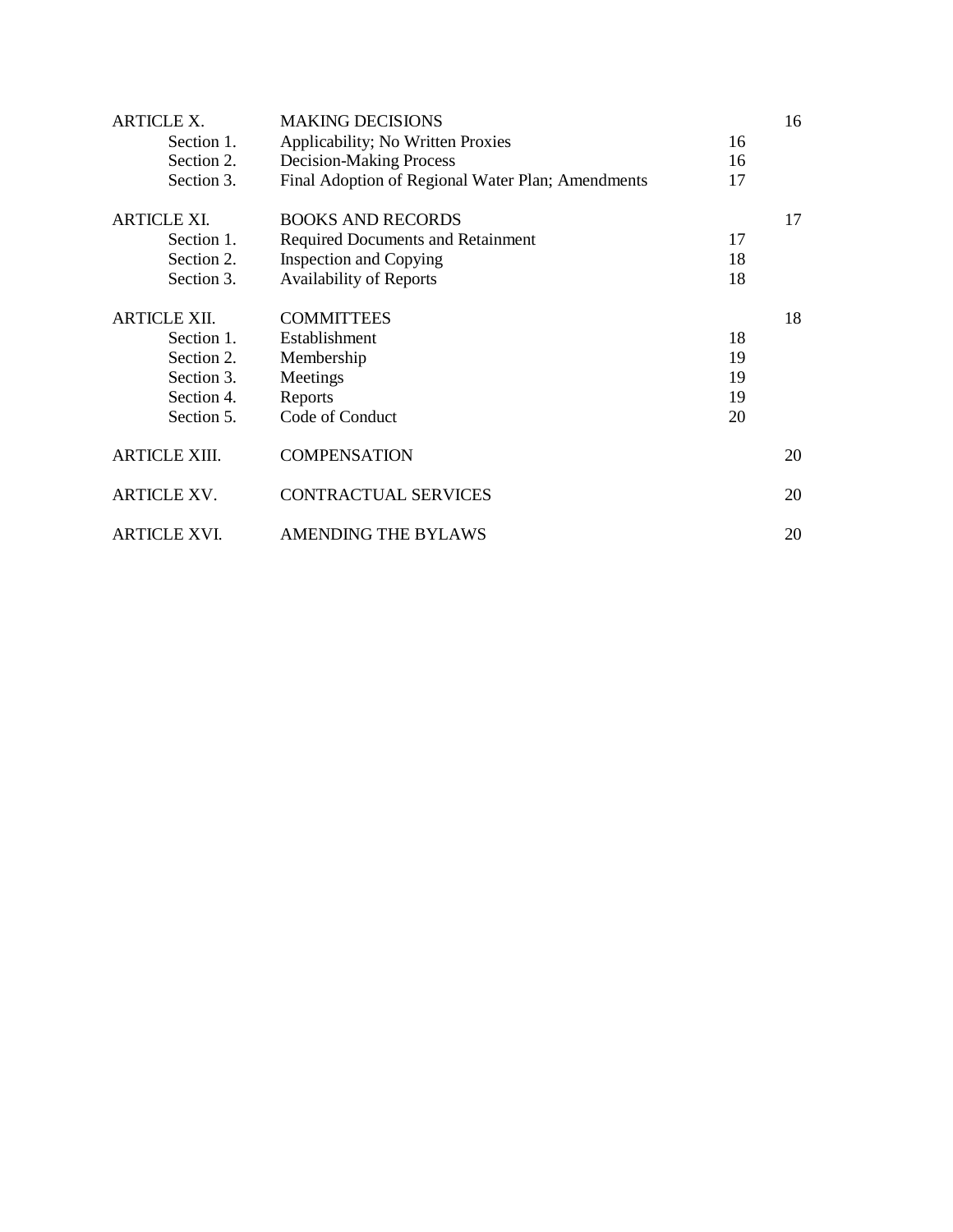## **ARTICLE I. NAMES**

#### **Section 1. Organization**

The official name of this organization shall be the "Lower Colorado Regional Water Planning Group" (hereinafter "LCRWPG").

#### **Section 2. Regional Water Planning Area**

The official name of the regional water planning area designated as "Region K" by the Texas Water Development Board (hereinafter "TWDB") in accordance with 31 Texas Administrative Code (hereinafter "TAC") Chapter 357 on February 19, 1998, and any amendments thereto, shall be the "Lower Colorado Regional Water Planning Area" (hereinafter "LCRWPA").

## **ARTICLE II. PURPOSE**

The purpose of the LCRWPG shall be to provide comprehensive regional water planning and to carry out the related responsibilities placed on regional water planning groups by applicable state law and TWDB rules in and for the LCRWPA.

## **ARTICLE III. PRINCIPAL ADMINISTRATIVE OFFICE**

The principal administrative office of the LCRWPG is the principal business office of the Lower Colorado River Authority. The Chair of the LCRWPG shall ensure that the mailing address and physical address of the principal office and administrative officer are provided to all members of the LCRWPG and the Executive Administrator of the TWDB.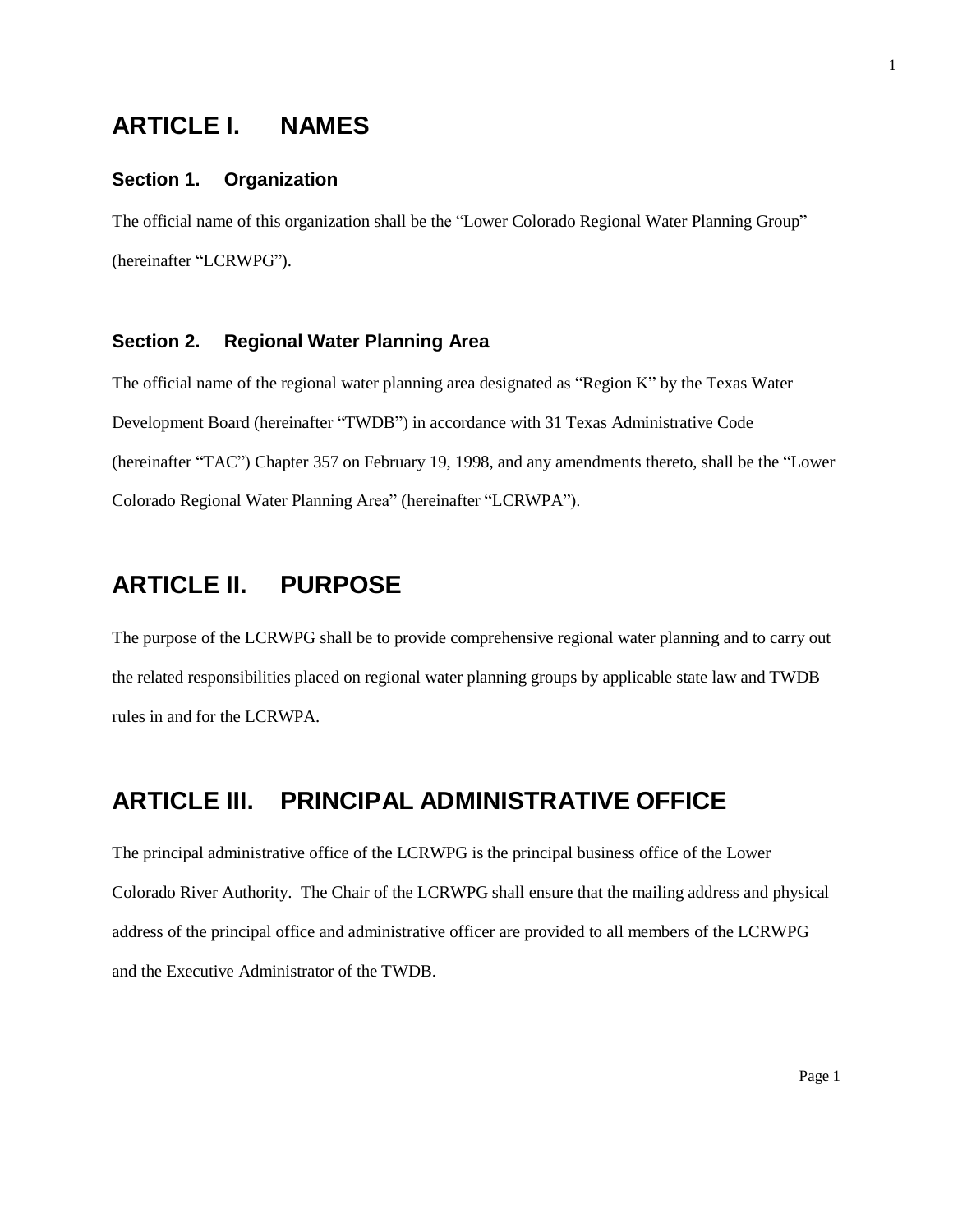## **ARTICLE IV. RESPONSIBILITIES**

The LCRWPG shall have responsibility for performing the functions defined in applicable sections of the Texas Water Code, Chapter 16 and TWDB rules in 31 TAC Chapters 355, 357, and 358 related to regional water planning groups for the LCRWPA. Foremost among those responsibilities shall be the development of a regional water plan for the LCRWPA that identifies both short and long-term water supply needs and recommends water management strategies for addressing them.

## **ARTICLE V. VOTING MEMBERSHIP**

#### **Section 1. Composition**

The voting members of the LCRWPG shall ensure representation of the interests stated in Texas Water Code §16.053(c), if applicable to the region, and other interests determined by the LCRWPG. The number of voting members of the LCRWPG shall not exceed twenty-five (25) persons and the voting membership of the LCRWPG shall include at least one person who represents each of the fourteen (14) counties located within the area encompassed by the LCRWPG. If the LCRWPG solicitation of repre[s](#page-4-0)entation from a county produces no qualified applicants, representation of the county's interests<sup>1</sup> may be fulfilled by a current member.

#### **Section 2. Terms of Office**

Voting members serve for five-year staggered terms and are eligible to serve two consecutive terms. If a member desires to serve additional terms, that member may apply to the Executive Committee and the members of the LCRWPG for consideration of appointment by complying with the provisions of these

<span id="page-4-0"></span><sup>&</sup>lt;sup>1</sup> "Interest" does not refer to the interests named in the Texas Water Code, Section 16.053(c), but means the needs or concerns related to long term water supplies for the county.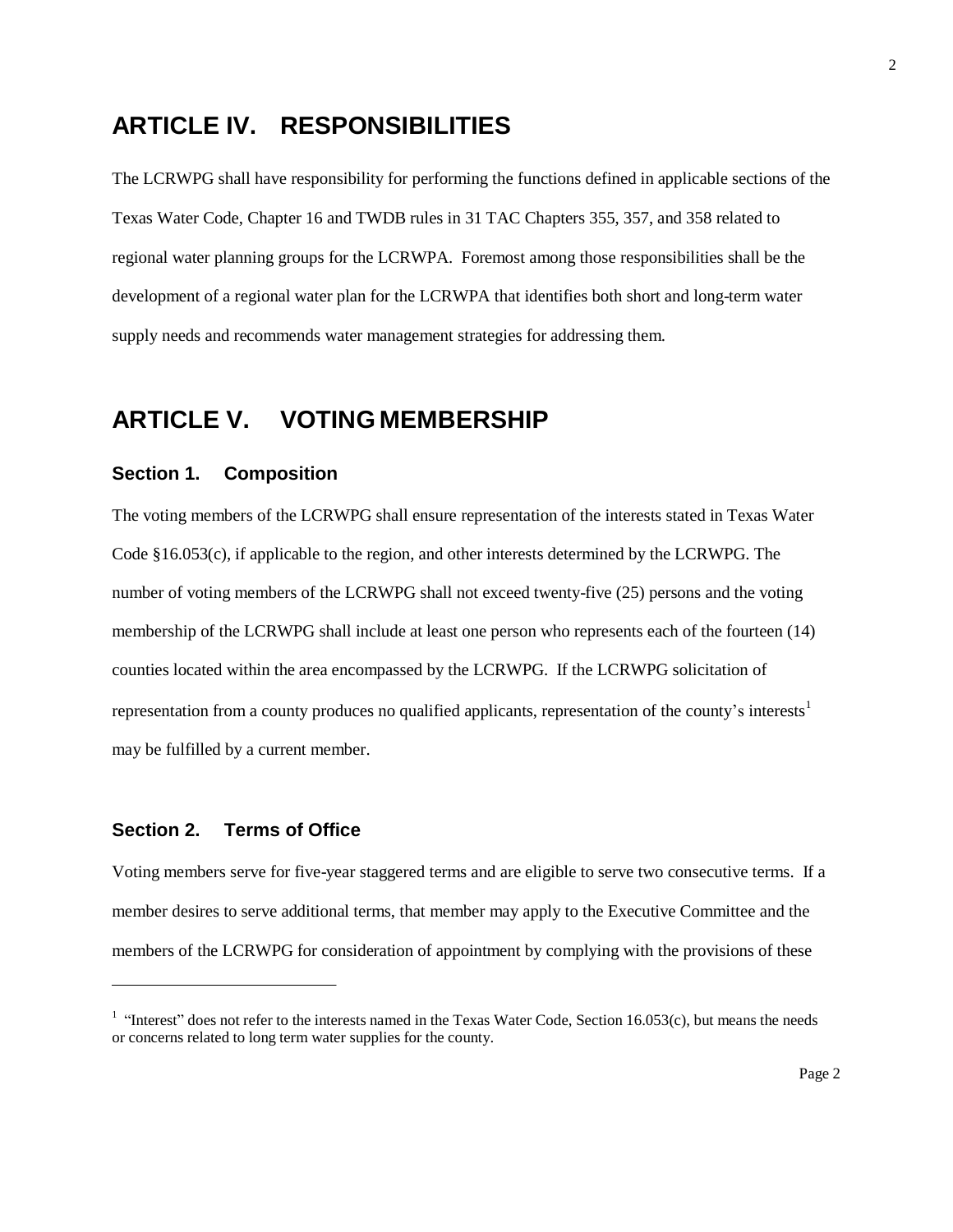bylaws. Outgoing voting members shall be given the opportunity to participate in the selection process for their successors and shall serve until their successors take office.

#### **Section 3. Conditions of Membership**

In order to be eligible for voting membership on the LCRWPG, a person must represent the interest for which a member is sought, be willing to participate in the regional water planning process, and abide by these bylaws.

#### **Section 4. Selection of Members**

No later than ninety calendar days prior to the expiration of a voting member's term, or within forty-five calendar days of the removal or resignation of a voting member, the LCRWPG may post public notice of a solicitation of nominations in each county located in the LCRWPA by email notification to each County Clerk, and County Judge, soliciting nominations for a successor, identifying the particular interest for which nominations are sought, stating the conditions of membership, delineating the method for submitting nominations, and establishing a deadline for submission of nominations. Members of the LCRWPG may also submit nominations in the manner prescribed in the public notice.

The Executive Committee shall review and process the nominations and shall recommend a nominee to the voting membership as a whole. The Executive Committee shall not be bound by the nominations received and may consider any person who meets the conditions of membership as a nominee. The voting membership as a whole shall not be bound by the recommendation of the Executive Committee and may consider any person who meets the conditions of membership as a nominee.

An affirmative vote of two-thirds of the total voting membership of the LCRWPG shall be required to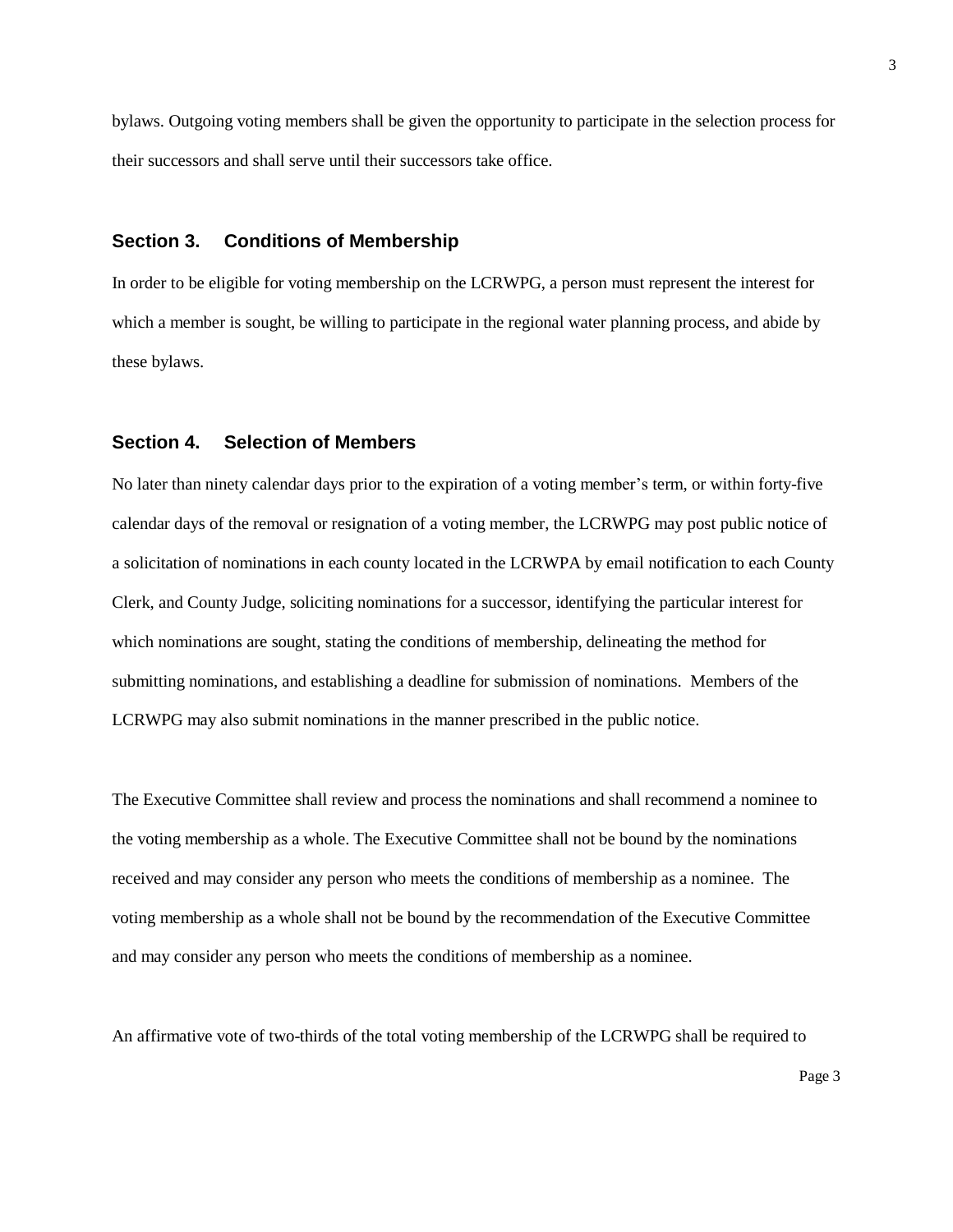elect a nominee as a new voting member. If voting fails to select a new voting member, the voting members shall consider other nominations until a new member can be selected by an affirmative vote of two-thirds of the voting membership.

In addition to selecting new voting members to fill vacancies caused by removal, resignation or the expiration of a term, the voting members may add members to ensure adequate representation of the interests comprising the LCRWPA by generally utilizing the selection process set forth in this section, with the exception of the ninety and forty-five day posting deadlines which shall not apply. If such a new member is added, the existing voting members shall determine by an affirmative vote of at least twothirds of the voting membership, the exact applicability of the membership term provisions and restrictions to the new member at the time of the new member's selection.

In both the consideration of nominees and the selection of new voting members, the Executive Committee and other voting members shall strive to achieve geographic, ethnic, and gender diversity.

Outgoing voting members shall be given the opportunity to fully participate in the selection process for their successors and shall serve until their successors take office. However, no member shall participate in a vote in which he or she is a nominee.

#### **Section 5. Attendance**

All members shall make a good faith effort to attend all LCRWPG meetings and hearings. Records of attendance shall be kept by the Secretary at all LCRWPG meetings and hearings and presented as part of the minutes. Voting members of the LCRWPG that have recorded absences from at least one-half of the sum of all regularly scheduled meetings and hearings in the preceding twelve months, shall be considered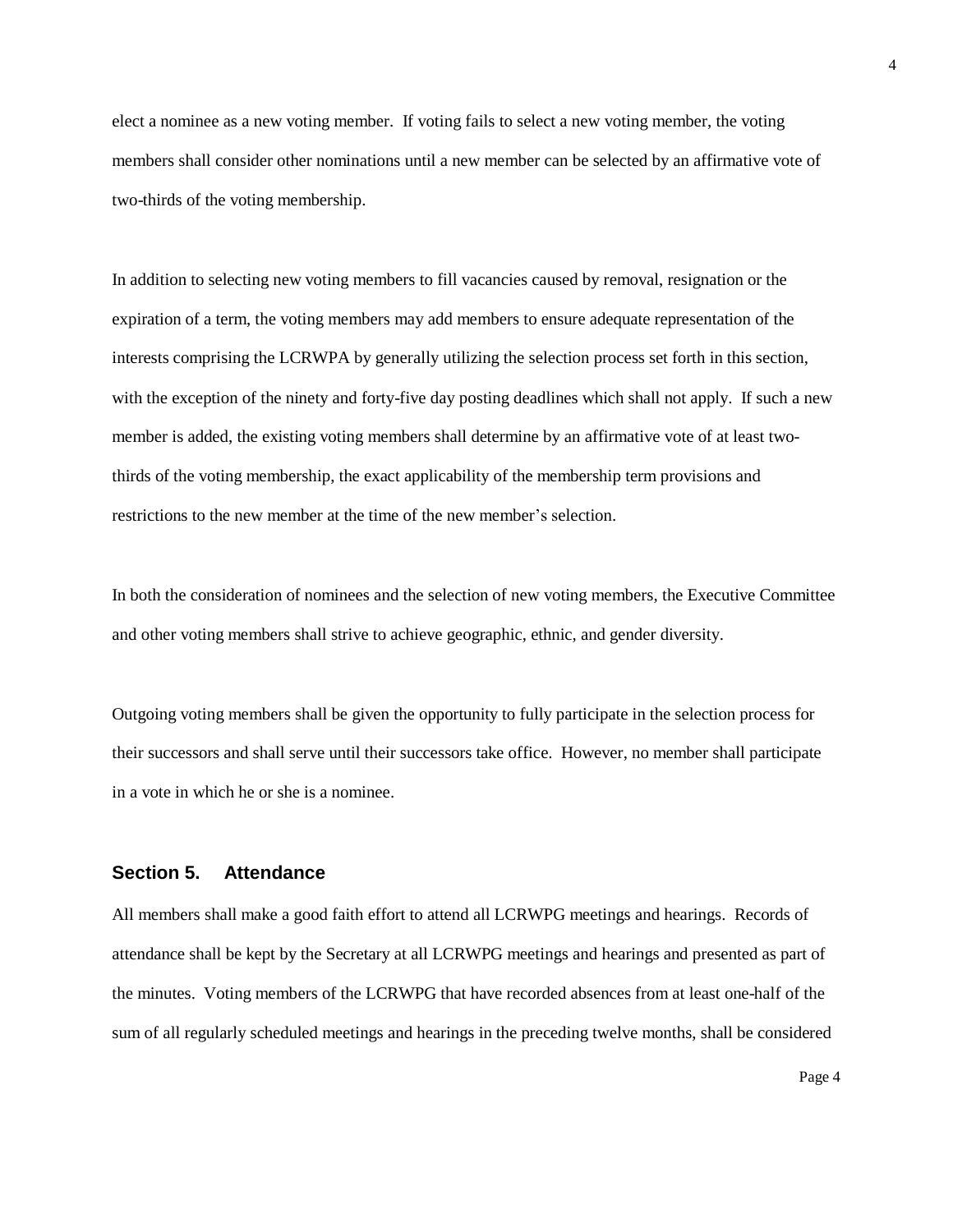to have engaged in excessive absenteeism and shall be subject to removal from membership under Section 7 of this Article.

#### **Section 6. Code of Conduct**

Members and designated alternates of the LCRWPG shall ethically conduct the business of the LCRWPG and shall avoid any form or appearance of a conflict of interest, real or apparent, by observing the following:

(a) No member or designated alternate of the LCRWPG shall knowingly:

(1) Solicit or accept gratuities, favors, or anything of monetary value from suppliers or potential suppliers of services, materials, or equipment, including subcontractors under recipient contracts; or

(2) Participate in the selection, award, or administration of a procurement where the member or designated alternate has a financial or other substantive interest in the organization being considered for award. Such conflict may be due to any of the following having a financial or familial relationship with the organization:

- i) The member or designated alternate;
- ii) The member's or designated alternate's immediate family;
- iii) The member's or designated alternate's business partner(s); or
- iv) A person or organization that employs, or is about to employ, any of the persons listed in (i)-(iii), above.

(3) Participate in any deliberation, decision, or vote that would constitute a conflict of interest under federal or state law.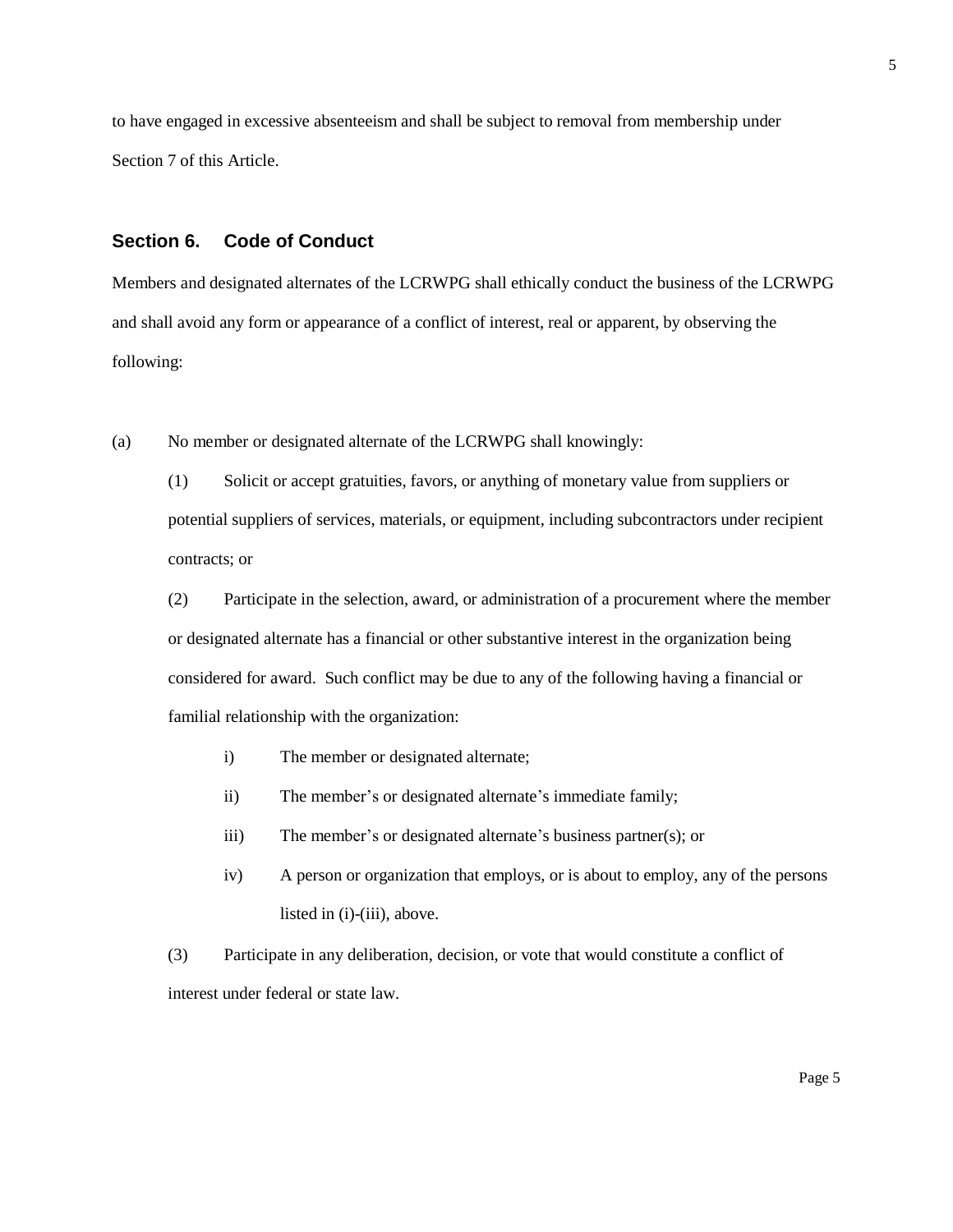(b) Potential conflicts of interest shall be clearly stated by the voting member or designated alternate prior to any deliberation or action on an agenda item with which the voting member or designated alternate may be in conflict. Where the potential conflict is restricted to a divisible portion of an agenda item, the Chair may divide the agenda item into parts, at the Chair's discretion, for deliberation and voting purposes. An abstention from participation in deliberations, decisions, or voting and the reasons therefor shall be noted in the minutes.

#### **Section 7. Removal of Voting Members**

(a) Grounds for Removal of Voting Members. The following shall constitute grounds for removal of a voting member:

- (1) Excessive absenteeism as defined under Section 5 of this Article;
- (2) Failure to abide by the code of conduct provisions set forth under Section 6 of this Article;
- (3) The member no longer represents the interest he or she was selected to represent;
- (4) Falsifying documents; or
- (5) Any other serious violation of these bylaws as may be determined by the voting members.

(b) Process for Removing Voting Members. Voting members may be removed at any time for any of the grounds for removal of voting members set forth in subsection (a) of this section. Any member with knowledge or suspicion that a voting member or designated alternate has engaged in acts or that events have occurred constituting grounds for removal under subsection (a) of this section may report such information or suspicion to the Chair. The Chair, upon discovering or receiving such information, shall notify the Executive Committee and shall make a written request to that member for an explanation. The member shall provide a written response to the Chair within fifteen calendar days from the date of receipt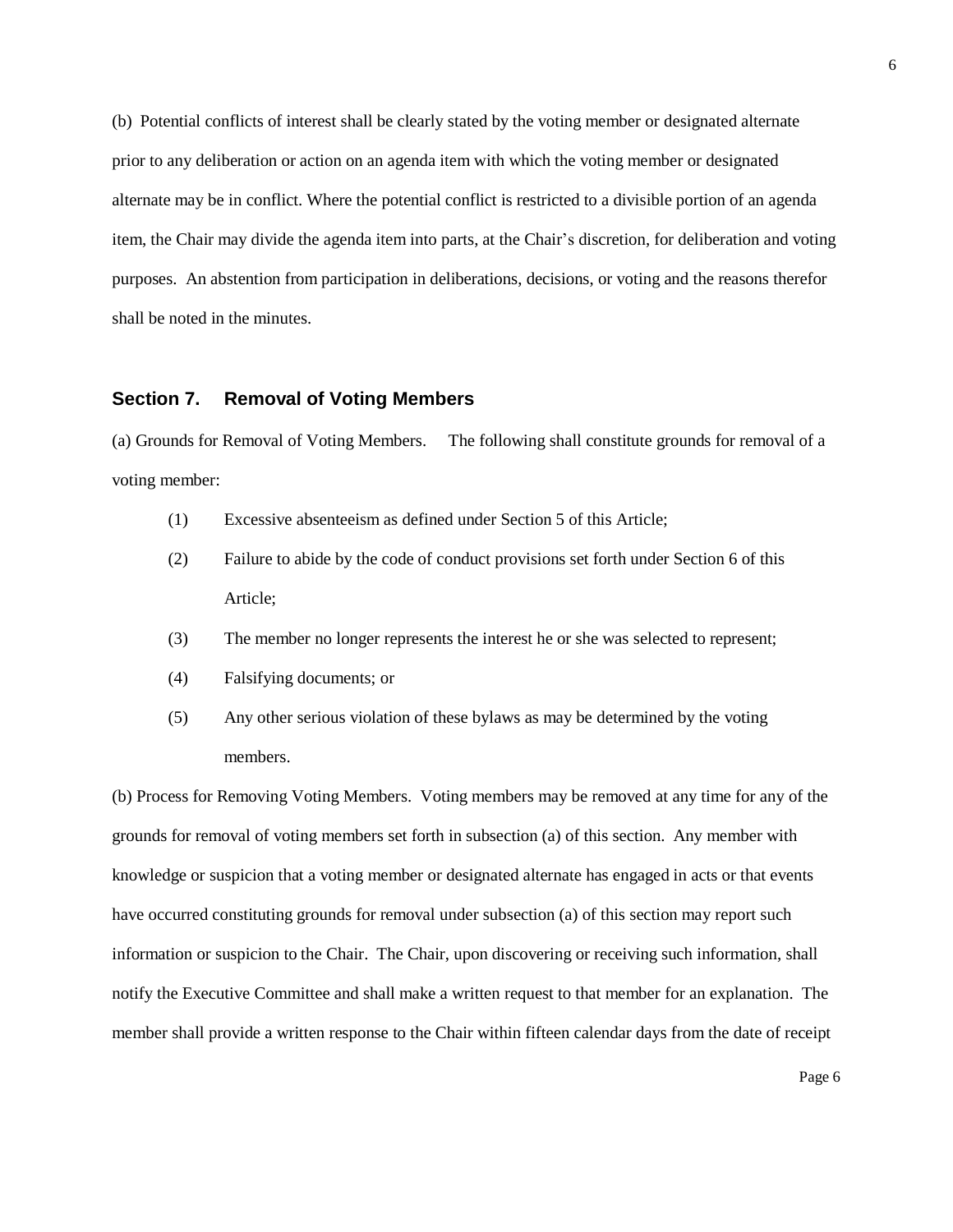of the Chair's request. Within five calendar days of receipt of the member's response, the Chair shall forward copies of the response to the Executive Committee members. If the Executive Committee continues to suspect that grounds for removal may exist, if the member fails to make a timely response to the Executive Committee's request, or if the Executive Committee requests its inclusion on the agenda after reviewing the written response from the affected member, the Chair shall place an item on the next subsequent meeting agenda calling for the removal of the member. At the meeting, the member subject to the possible removal action may present evidence of why he or she should not be removed. The voting members shall remove a member by an affirmative vote of at least two-thirds of the voting membership. The member subject to the removal action shall not participate in the vote, nor shall his or her membership count as part of the total voting membership for purposes of calculating a two-thirds vote.

## **ARTICLE VI. NON-VOTING MEMBERSHIP**

#### **Section 1. Mandatory Members**

The voting members of the LCRWPG shall add the non-voting members set forth in 31 TAC §357.4(g) and accept the designees appointed by the entities set forth therein. Such designees shall have no terms of office and shall serve until replaced by the designating entity. However, if the voting members decide by an affirmative vote of two-thirds of the voting membership, that a particular designee is hindering the regional water planning efforts of the LCRWPG, the Chair shall make a written request within ten calendar days to the entity requesting the designation of another person to serve as the entity's designee.

#### **Section 2. Discretionary Members**

The voting members of the LCRWPG may add or remove as a non-voting member an entity set forth in 31 TAC §357.4(h) by two-thirds vote of the voting membership. If an entity is added, the Chair shall make a written request within ten calendar days to the entity requesting the designation of a person to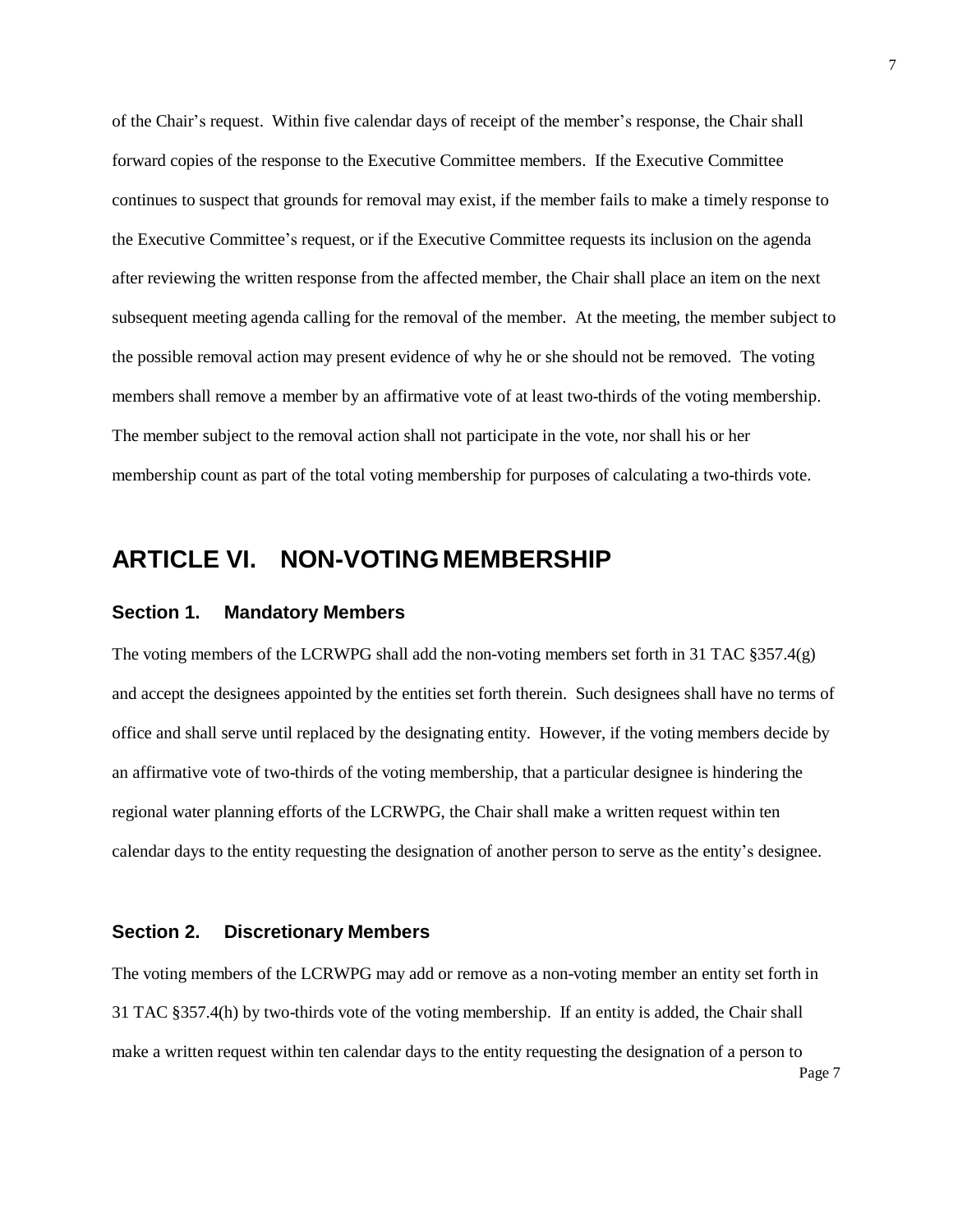serve as the entity's designee. Such designees shall have no terms of office and shall serve until replaced by the designating entity or until the entity is removed as a non-voting member. However, if the voting members determine by an affirmative two-thirds vote of the voting membership that a particular designee is hindering the regional water planning efforts of the LCRWPG and that the entity should remain as a non-voting member, the Chair shall make a written request within ten calendar days to the entity requesting the designation of another person to serve as the entity's designee.

#### **Section 3. Code of Conduct**

All non-voting members shall comply with the code of conduct provisions under Section 6 of Article V of these bylaws.

## **ARTICLE VII. DESIGNATED ALTERNATES**

Each member shall designate an alternate to represent him/her when he/she is unable to attend a meeting or hearing. Each member must notify the Chair in writing of the name and address of the member's designated alternate at least forty-eight hours prior to the first meeting or hearing at which the designated alternate will appear on behalf of the member. If the member fails to provide such notice, the Chair may forbid the participation of the designated alternate at the meeting or hearing. The Chair shall not recognize the designation of more than one alternate per member at any given meeting. The Chair shall not recognize more than two alternate designations per member. In the absence of the member and the designated alternate, the second designated alternate shall be recognized by the Chair.

The designated alternate of a voting member shall have the same voting privileges and shall be bound by the same duties, terms, and conditions as the member they represent, except as otherwise provided in these bylaws. However, a designated alternate for a voting member who serves as an officer shall not be Page 8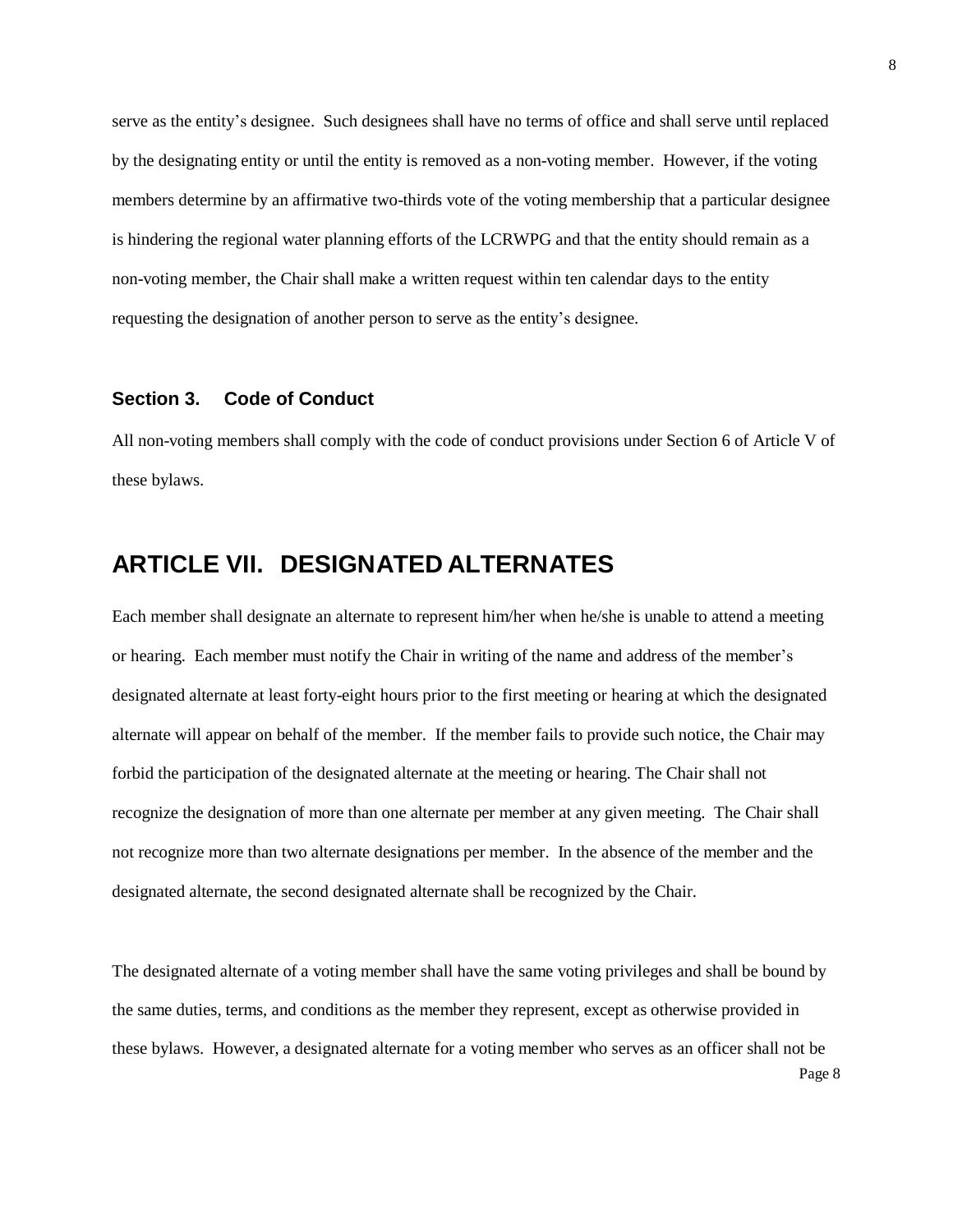allowed to serve in the capacity as an officer in the member's absence.

The LCRWPG shall regularly update the Region K website with a list of all members and their designated alternates.

## **ARTICLE VIII. OFFICERS**

#### **Section 1. Officers, Restrictions, and Terms of Office**

Voting members of the LCRWPG shall select from the voting membership a Chair, Vice Chair, and Secretary to serve as officers. Each officer shall serve a term of one calendar year. Except as provided under Section 4 of this Article, an officer shall serve until his or her successor takes office. No two voting members representing the same interest shall serve as officers at the same time. Elections shall be held annually, with no restrictions on the number of consecutive terms an individual may serve as an officer other than those that apply because of his or her status as a voting member under these bylaws.

#### **Section 2. Selection**

(a) Officers shall be selected at the first regular meeting of each calendar year. Written notice of the meeting to select officers shall be mailed, by first class U.S. Mail, facsimile, or electronic mail, to all members of the LCRWPG by the Secretary thirty calendar days prior to the meeting.

(b) Nominating Committee. A nominating committee, made up of five persons, chosen at random from those members not presently holding an elected office (chair, vice-chair, secretary, or member-at-large of the executive committee), shall (1) determine which voting members are interested in holding an elected office, and (2) compile a list of nominees. A list of nominees shall be mailed, by first class U.S. Mail, facsimile, or electronic mail, to planning group members 30 days prior to the meeting when the election will take place. The nominating committee shall present the list of nominees at the meeting at which the Page 9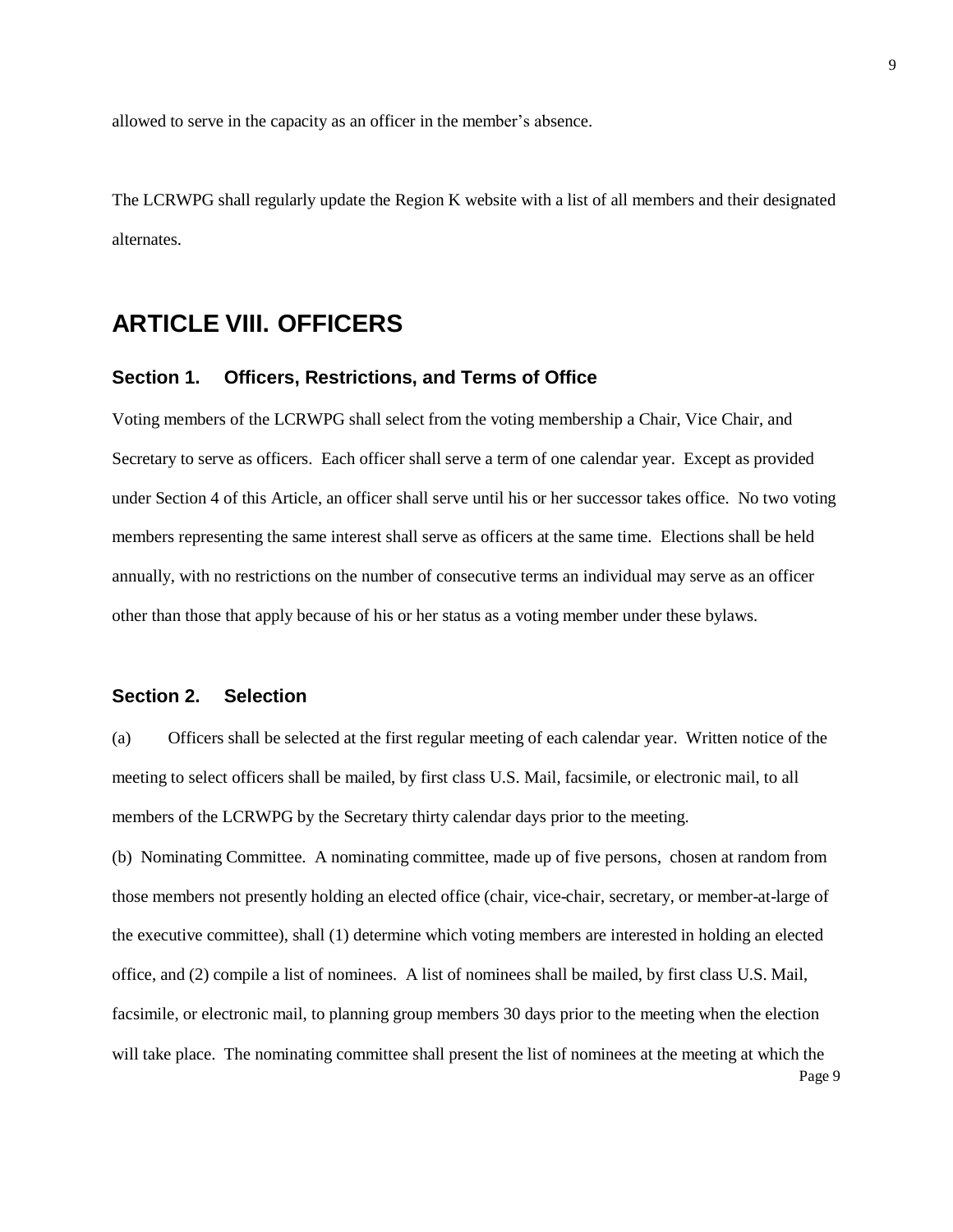officers are to be elected. Before nominations are closed, the chair shall call for nominations from the floor.

Nominees for uncontested positions may be elected as a group. Contested positions shall be voted on individually.

Nominees shall be elected by a simple majority of the voting membership. If a nominee does not receive the necessary majority vote, then the current officer shall remain in office until the required majority vote is obtained.

#### **Section 3. Removal of Officers**

Any officer may be removed from office for any of the grounds for removal of voting members set forth under Article V of these bylaws, or for repeated failure to carry out the duties of the office, by agreement of at least two-thirds of the voting membership. Removal of an officer shall be set as an agenda item at the next scheduled meeting upon written request signed by five voting members to the Chair or Secretary. The Chair or Secretary receiving the request shall notify the officer in writing that he or she shall be subject to a removal action at the next scheduled meeting. At the meeting, the officer subject to the possible removal action may present evidence of why he or she should not be removed. If the Chair is the subject of the possible removal action, the Vice-Chair shall preside over the meeting during the agenda item concerning the Chair's removal. The officer subject to the removal action shall not participate in any way in the vote, nor shall his or her membership count as part of the total membership for purposes of calculating a two-thirds vote. The notice of the meeting shall be posted in accordance with the Texas Open Meetings Act and shall state that the issue of possibly removing the officer will be on the agenda. Any vacancy caused by the removal shall be filled as provided under Section 4 of this Article.

Page 10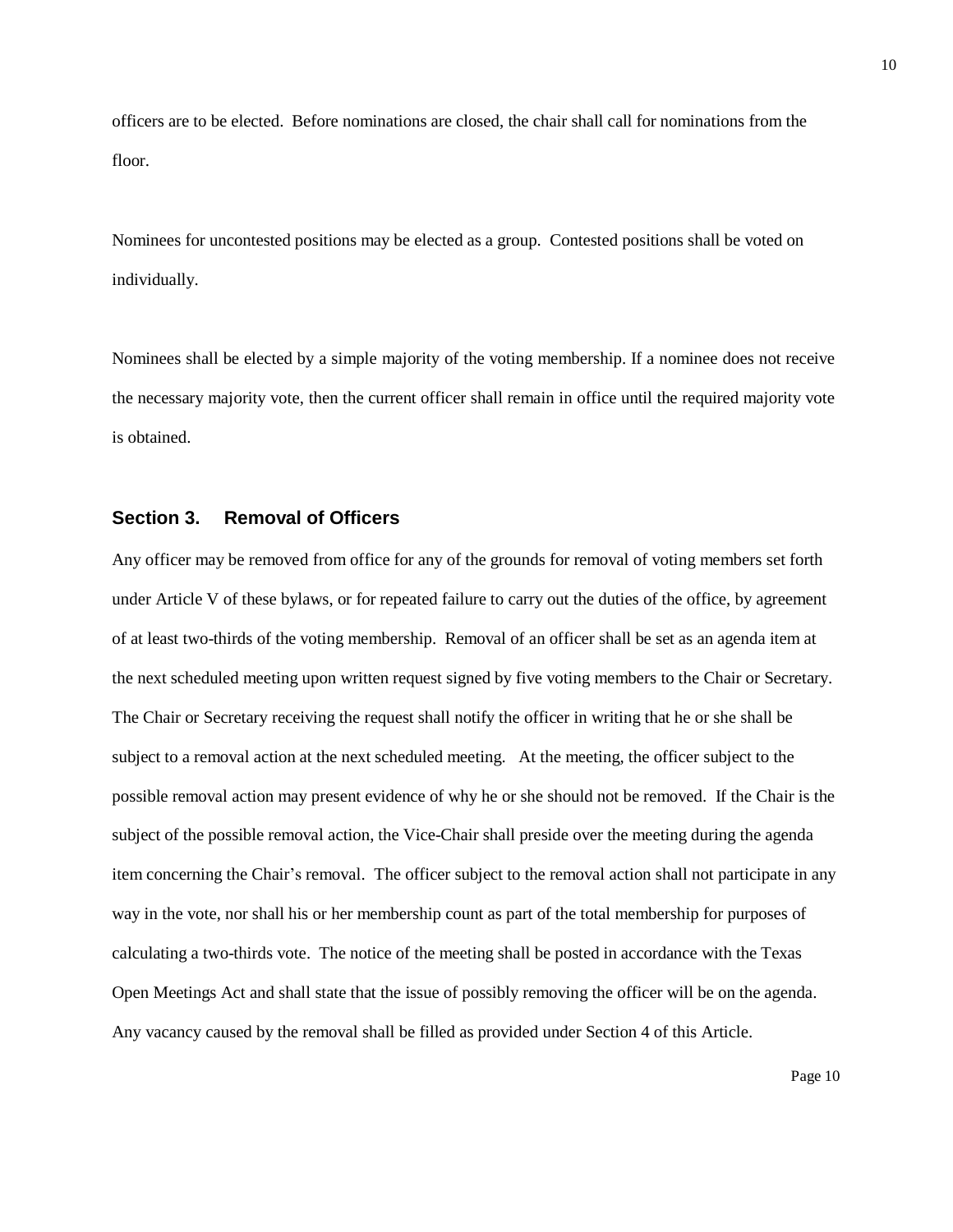#### **Section 4. Vacancies of Officers**

Whenever an officer vacancy exists because of death, resignation, or removal, the vacancy shall be filled at the next regular meeting following the thirty day notice of the event causing the vacancy. Nominations shall be made from the floor by voting members. The voting members shall select a replacement officer from among the nominees by a majority of the voting membership. The next highest ranking officer shall serve in the vacant position until a successor takes office, unless the office of the Secretary becomes vacant, in which case the Chair shall appoint a willing voting member to serve as interim Secretary until the successor to the Secretary takes office. The person selected to fill a vacancy for an officer shall serve for the unexpired term of his or her predecessor in office.

#### **Section 5. Duties of Each Officer**

(a) Chair. The Chair shall be the executive officer of the LCRWPG. The Chair will preside at all meetings of the LCRWPG and perform all duties provided by these bylaws. If the Chair is unable to carry out his/her duties, the Vice Chair shall assume the duties of the Chair.

(b) Vice Chair. The Vice Chair shall assist the Chair in the discharge of his/her duties and, in the absence of the Chair, shall assume the Chair's full responsibilities and duties. In the event the Chair is unable to carry out his/her duties, the Vice Chair shall serve as Chair until the LCRWPG elects a new Chair under Section 4 of this Article. The Vice-Chair shall perform other duties as assigned by the Chair, or these bylaws.

(c) Secretary. The Secretary shall maintain the minutes and take attendance of the LCRWPG meetings. The minutes and attendance shall be kept as part of the LCRWPG official records. The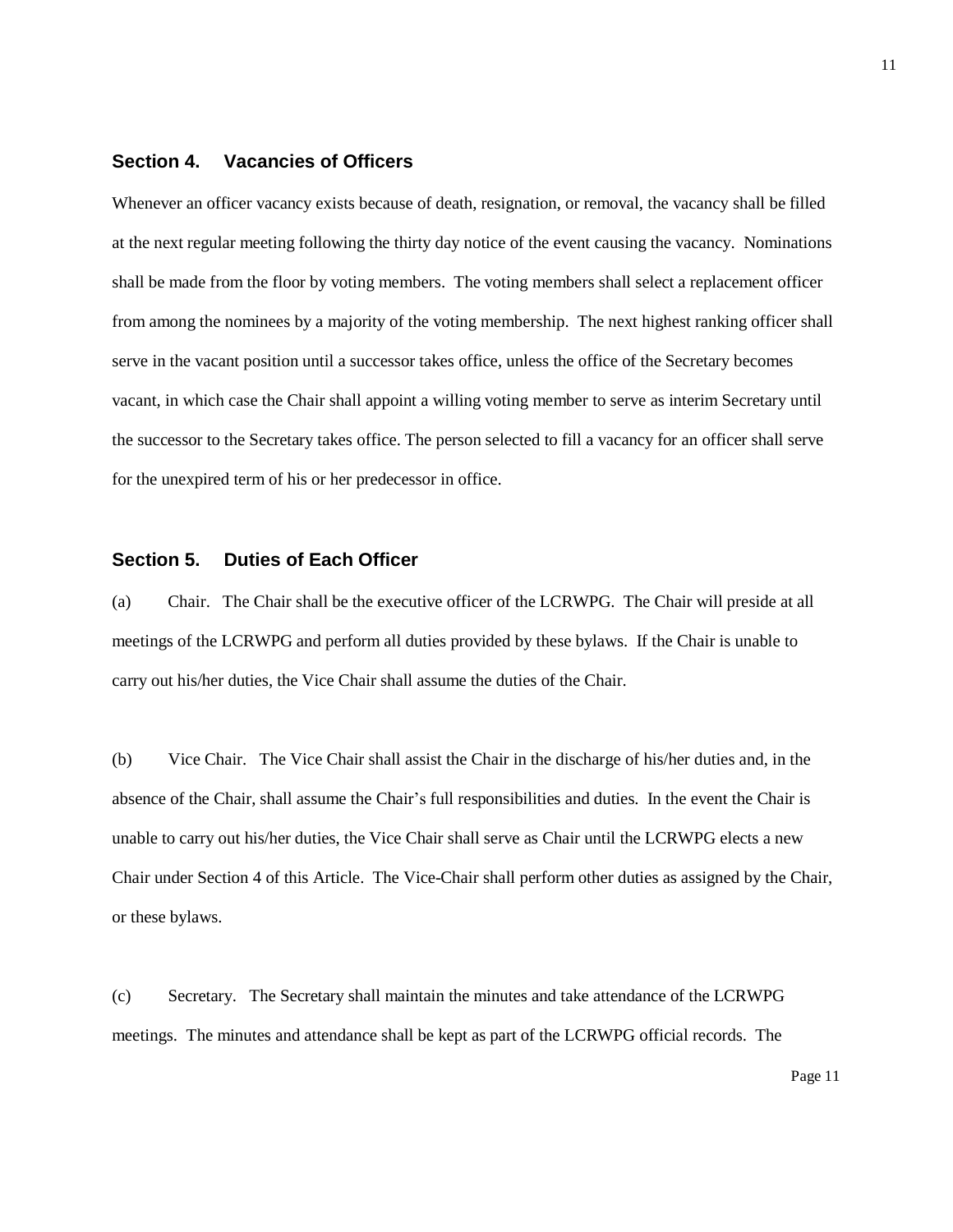Secretary shall ensure that all notices are properly posted as provided in the bylaws, as required by law, and as required by the Texas Open Meetings Act. The Secretary shall perform other duties as assigned by the Chair or these bylaws. If the Chair and Vice Chair are unable to carry out the duties of the Chair, the Secretary shall assume the duties of the Chair.

#### **Section 6. Executive Committee**

The Executive Committee shall be composed of six LCRWPG members, including the Chair, Vice Chair, Secretary, and three members-at-large. No two voting members representing the same interest shall serve as members of the Executive Committee at the same time. The three members-at-large shall be selected, for one-year terms, but may not serve consecutive terms. Members-at-large shall be removed and their vacancies filled in the manner prescribed for officers under this Article.

When an officer is absent or otherwise unable to serve, the next highest ranking officer shall serve for the officer. If no lower ranking officer exists or can serve, then a member designated by the Chair or acting Chair shall serve for the officer.

**In meetings of the Executive Committee, the Chair shall vote only when necessary to break tie votes.**

The Executive Committee shall be responsible for carrying out the duties imposed on it in these bylaws. The voting members of the LCRWPG may delegate any administrative decisions to the Executive Committee unless provided otherwise in these bylaws.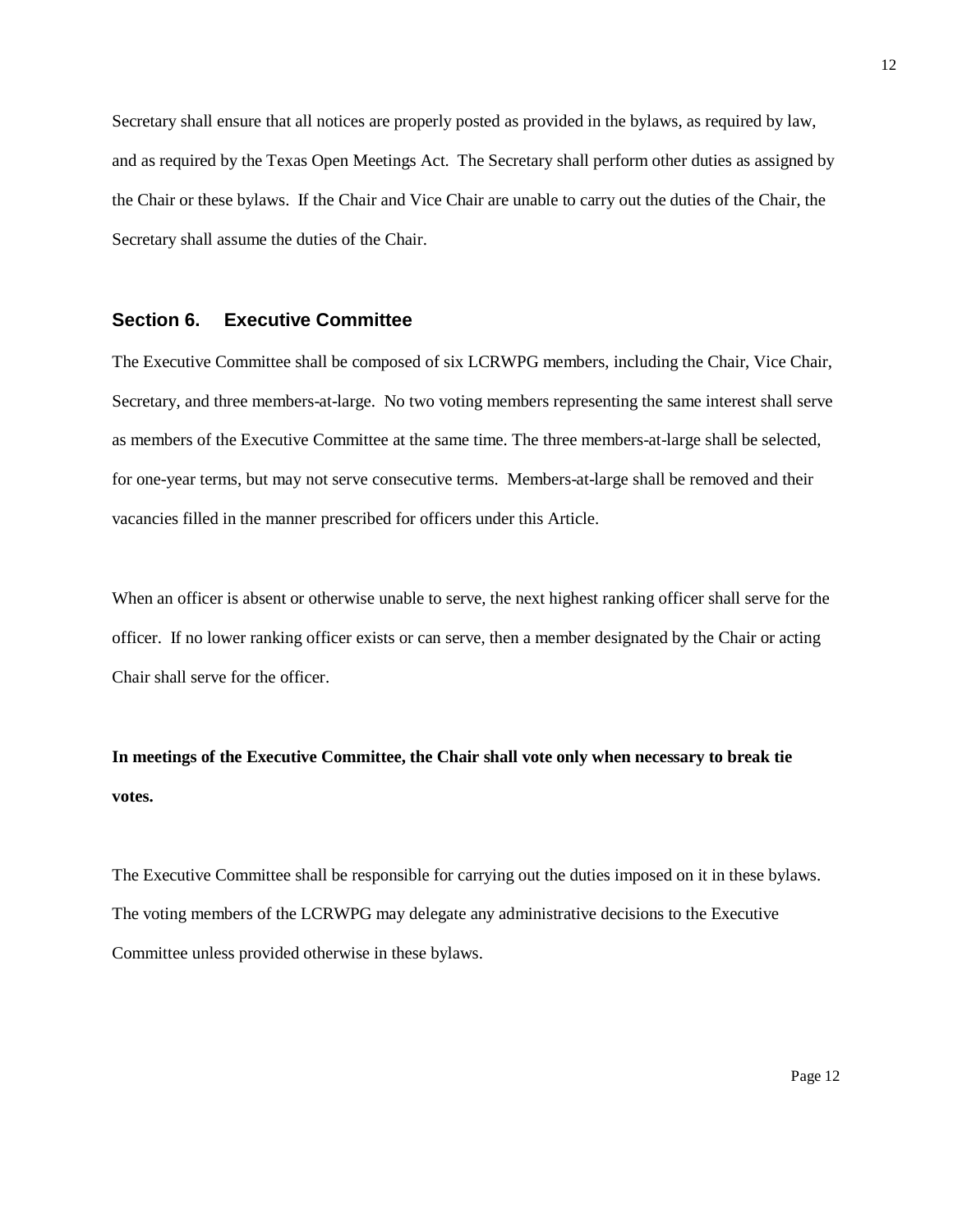All meetings of the Executive Committee shall comply with the provisions related to meetings generally as set forth in Article IX, Section 1 of these bylaws.

## **ARTICLE IX. LCRWPG MEETINGS**

#### **Section 1. Open Meetings and Notice**

In the manner of a governmental body under the Texas Open Meetings Act and as set forth in TWDB rules, meetings of the LCRWPG shall be posted and open to the public. All actions of the LCRWPG shall be deliberated and undertaken in open meeting, unless otherwise authorized by the Texas Open Meetings Act. The time and place of LCRWPG meetings shall be set to facilitate, to the extent possible, the participation of the public in the regional water planning process. Comments, feedback, and suggestions may be made during the public comment period of each meeting; each speaker is limited to 3 minutes. Written comments may also be submitted. Copies of all materials presented and submitted electronically or in written form to the Region K planning group shall be made available for public inspection on the Region K's web site [\(http://regionk.org\)](http://regionk.org/), as directed by the Chair.

#### **Section 2. Regular Meetings**

At least one regular meeting of the LCRWPG shall be scheduled per year. At the first meeting of each calendar year, the LCRWPG shall establish and adopt a regular meeting schedule for the ensuing year. The Secretary shall ensure that an advance notice and an agenda for regular meetings is provided to the full membership of the LCRWPG at least five calendar days in advance of the meeting by first class U.S. Mail, facsimile, or electronic mail. In addition, material will be posted 72 hours in advance on the Region K website. Supporting information and member-requested materials shall be distributed to the full membership with the notice and agenda or at the meeting, as deemed appropriate by the Chair.

13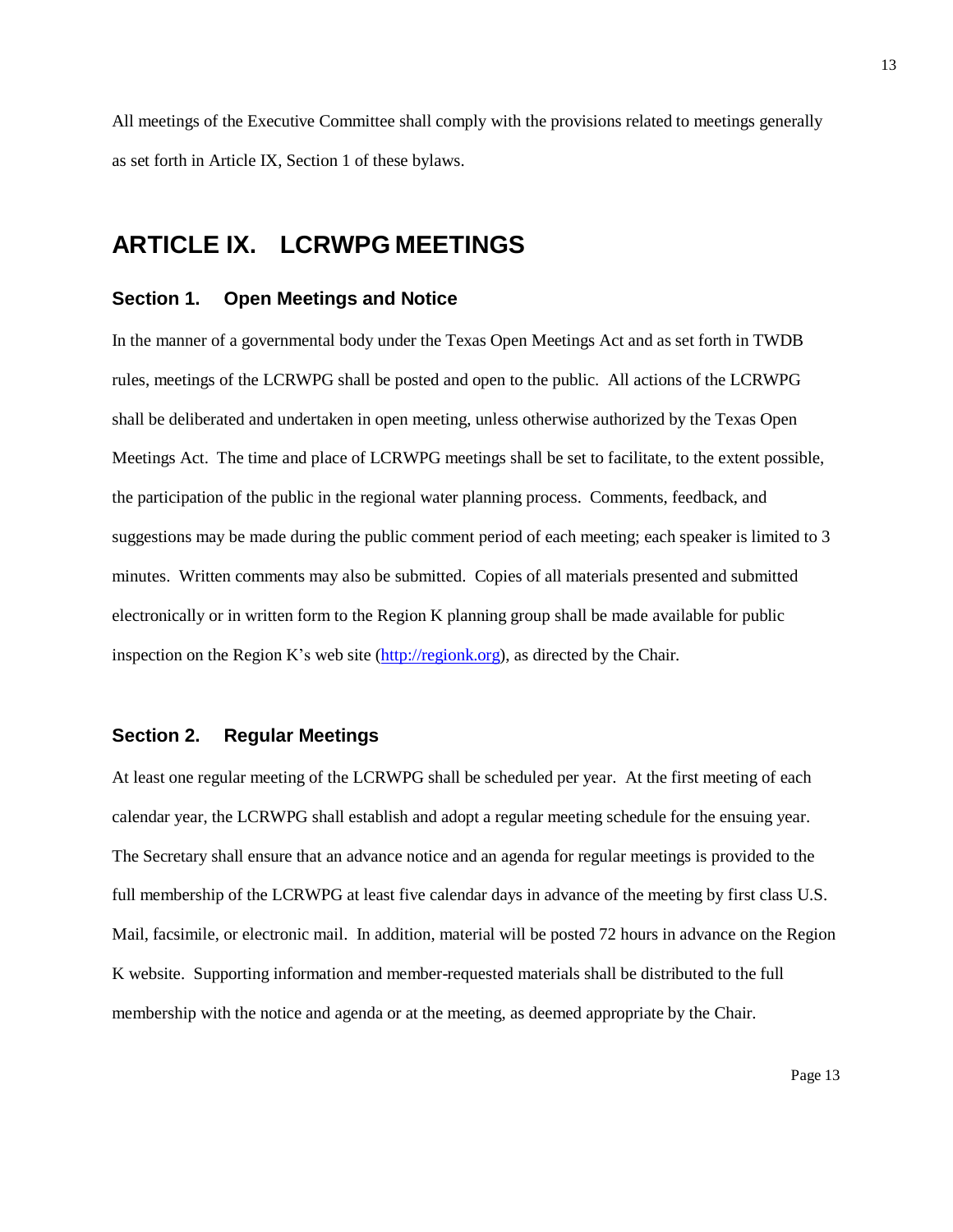#### **Section 3. Called (Special) Meetings**

The Chair or a simple majority of the voting members of the LCRWPG may call special meetings of the LCRWPG. The Secretary shall ensure that advance notice and an agenda for the called meeting is provided to the full membership of the LCRWPG at least five calendar days in advance of the meeting by first class U.S. Mail, facsimile, or electronic mail. In addition, material will be posted 72 hours in advance on the Region K website. Supporting information and member-requested materials shall be distributed to the full membership with the notice and agenda or at the meeting, as deemed appropriate by the Chair.

#### **Section 4. Agenda**

The Secretary of the LCRWPG shall ensure that an agenda is prepared and distributed for all meetings, in accordance with Sections 2 and 3 of this Article. Items shall be placed on the agenda by request of the Chair or by request of at least three voting members of the LCRWPG. Consideration for approval of the previous meeting's minutes, as applicable, shall always be among the first items on the agenda. Copies of the agenda and all supporting information provided to the full membership of the planning group shall be made available for public inspection on the Region K website.

#### **Section 5. Quorum**

A quorum shall be a simple majority of the voting membership, excluding vacancies. A quorum is required to conduct any business of the LCRWPG. The requirement for a quorum at a meeting may be satisfied with voting members or their designated alternates.

#### **Section 6. Applicability of Robert's Rules of Order**

Except as otherwise provided in these bylaws, meetings of the LCRWPG shall be conducted under the provisions of the most current edition of *Robert's Rules of Order*. However, failure to follow such rules

Page 14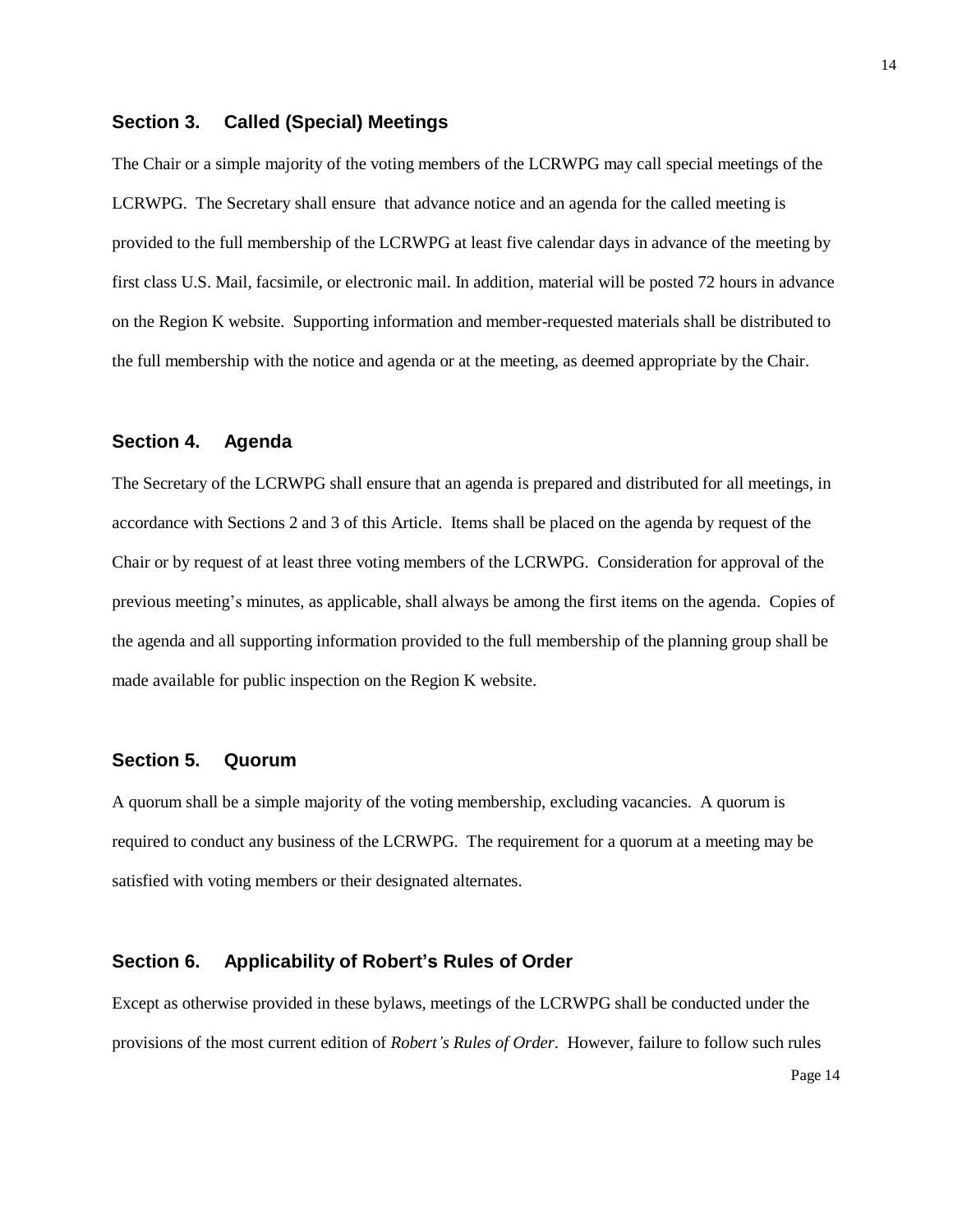shall not constitute grounds for appeal of an action or a decision of the LCRWPG.

#### **Section 7. Public Hearings/Meetings Required By Law**

The LCRWPG shall post notice and conduct public hearings and public meetings that are specifically required by statute and/or TWDB rule, including those set forth for preplanning, draft regional water plan presentation, adoption of amendments to the regional water plan, and final regional water plan adoption, in accordance with the requirements of the relevant state law and/or TWDB rules. Notification requirements may be different than those specified in Section 1 of this Article and are specifically required by state law and/or TWDB rule.

#### **Section 8. Minutes**

(a) The Secretary shall ensure that minutes of all meetings of the LCRWPG are prepared. The minutes shall:

- (1) State the subject of each deliberation;
- (2) Indicate the result of each vote, order, decision, or other action taken;

(3) Indicate those members in attendance, noting the presence of a quorum, and noting the presence of those members of the public who participate in the course of the meeting;

- (4) Represent an accurate summary of the meeting's record; and
- (5) State any other information required by these bylaws to be included in the minutes.

(b) The Secretary shall ensure that a draft of the minutes of a meeting is provided to the full membership as soon as possible following the meeting, but no later than five calendar days prior to the next regular meeting of the LCRWPG.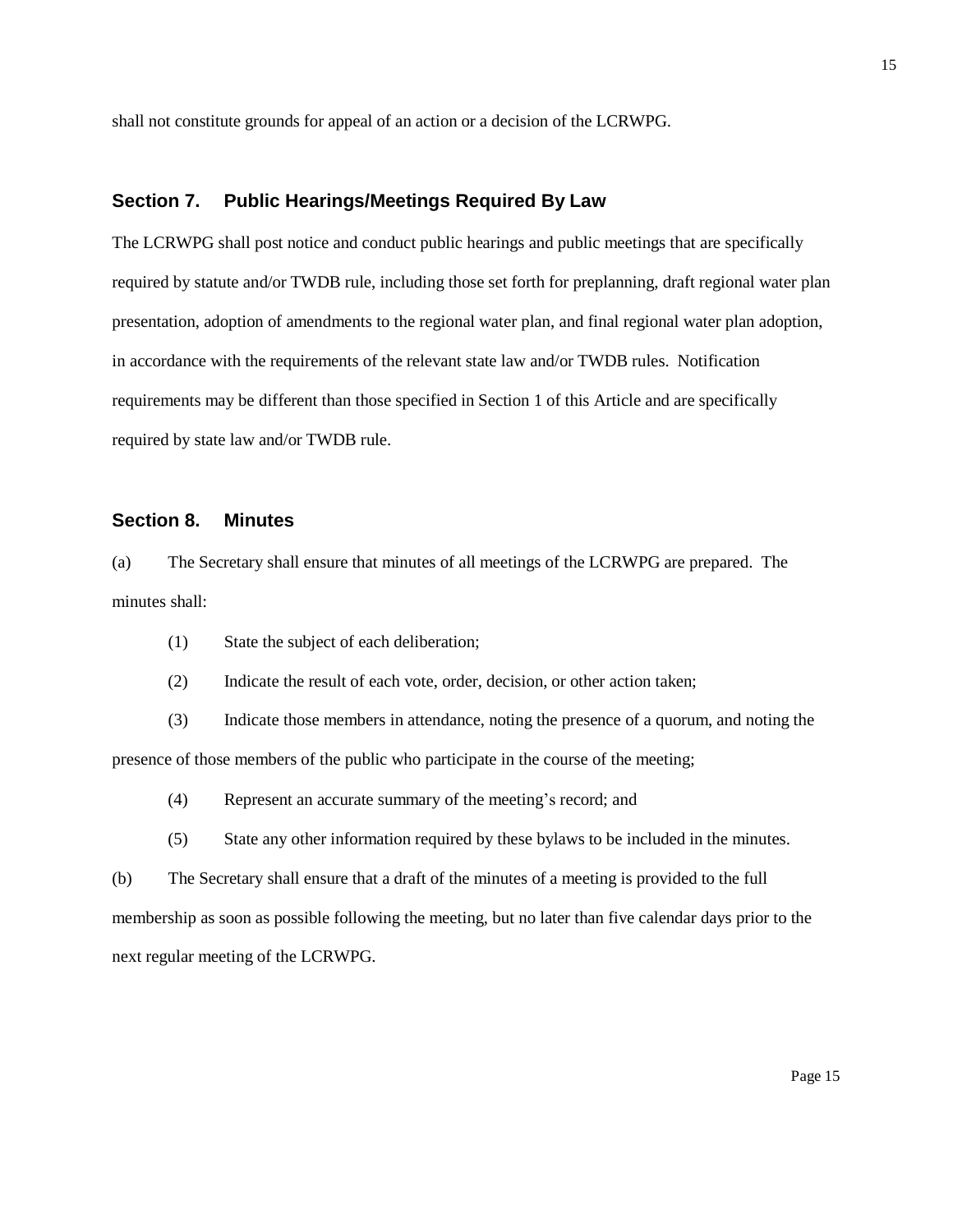## **ARTICLE X. MAKING DECISIONS**

#### **Section 1. Applicability; No Written Proxies**

(a) Unless the method for making a particular decision is set forth in these bylaws, the LCRWPG, its committees, and subgroups shall make all decisions utilizing the process set forth in Section 2 of this Article.

(b) Written proxies shall not be allowed in any decision-making by the LCRWPG, its committees, or its subgroups. However, designated alternates shall be allowed to participate in decision making as set forth in these bylaws.

#### **Section 2. Decision-Making Process**

(a) Use of Consensus. The LCRWPG shall attempt, where possible or determined by the planning group to be needed, to make decisions using a consensus decision-making process.

Consensus for the purpose of these bylaws is defined as an agreement built by identifying and exploring all members' interests and by assembling a package agreement which satisfies these interests to the greatest extent possible. A consensus is reached when all voting members agree that their major interests have been taken into consideration and addressed in a satisfactory manner so that they can support the decision of the group. The process of building consensus should involve the development of alternatives and the assessment of the impacts of those alternatives.

Consensus does not necessarily mean unanimity. Some members may strongly endorse a particular solution while others may accept it as a workable agreement. A member can participate in the consensus without embracing each element of the agreement with the same fervor as other members, or necessarily having each of his or her interests satisfied to the fullest extent. In a consensus agreement, the members recognize that, given the combination of gains and trade-offs in the decision package and given Page 16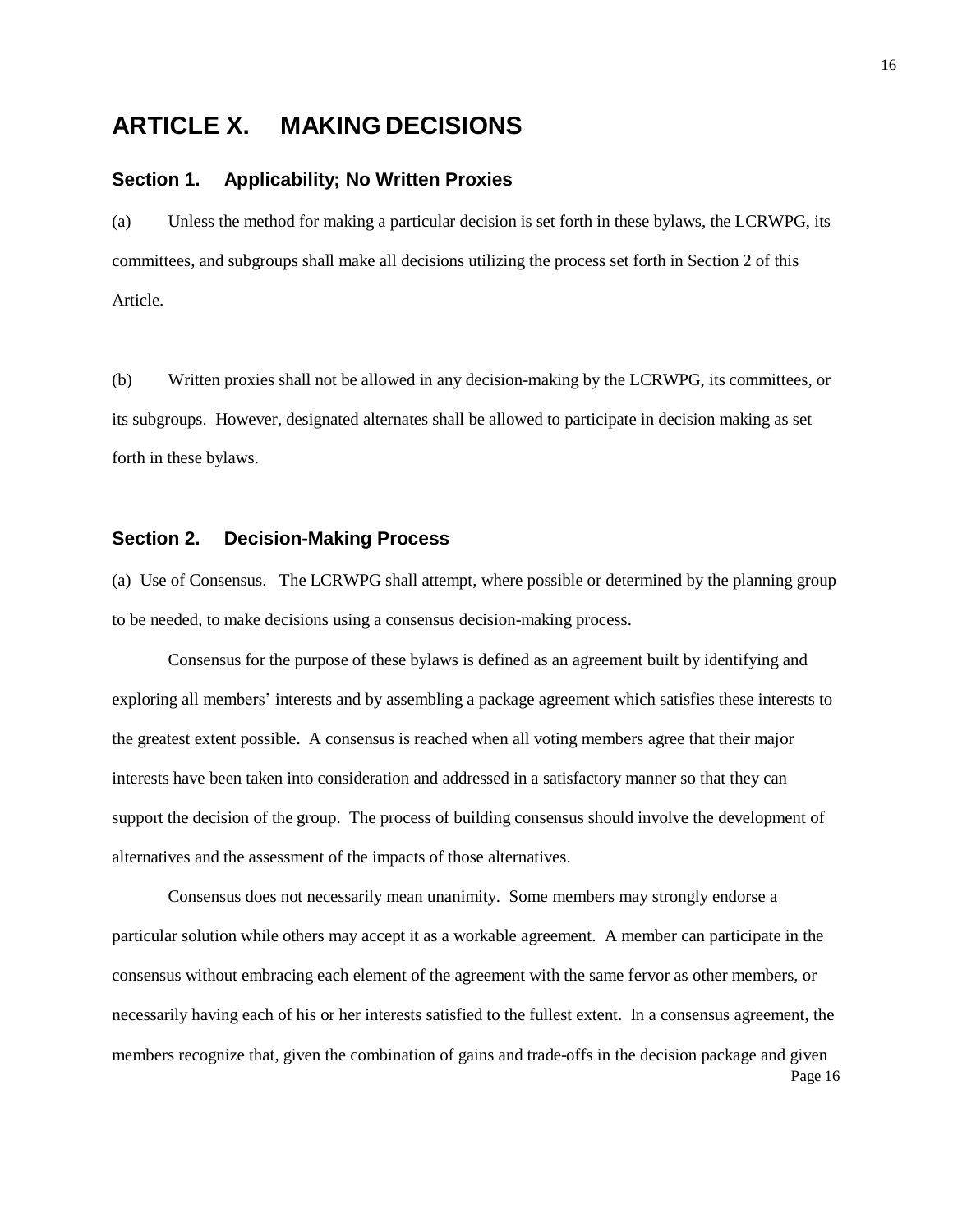the current circumstances and alternatives, the resulting agreement is the best one the voting members can make at this time.

(b) Use of Committee Process. The LCRWPG may vote to submit an issue to a committee to study and provide the planning group with a recommendation on how best to resolve an issue.

(c) Majority Vote: Unless set forth differently in these bylaws or as determined by vote of the LCRWPG for a specific process or purpose, the LCRWPG, its committees, and subgroups shall make decisions utilizing a majority vote of voting members present.

#### **Section 3. Final Adoption of Regional Water Plan; Amendments**

The voting members of the LCRWPG shall adopt the final regional water plan for the LCRWPA and any amendments thereto by an affirmative vote of at least two-thirds of the voting membership.

## **ARTICLE XI. BOOKS AND RECORDS**

#### **Section 1. Required Documents and Retainment**

The following records of the LCRWPG shall be maintained as follows:

- Secretary: The official minutes and resolutions of the planning group;
- Website: A current membership list with addresses, interest affiliations, and phone numbers, if not unlisted; the current roster of officers, agendas, approved minutes, notices, bylaws, and the draft and final approved plans;
- Political Subdivision: A copy of the written record of designation of the political subdivision(s) as representative(s) of the LCRWPG; contracts, subcontracts, annual financial statements, and any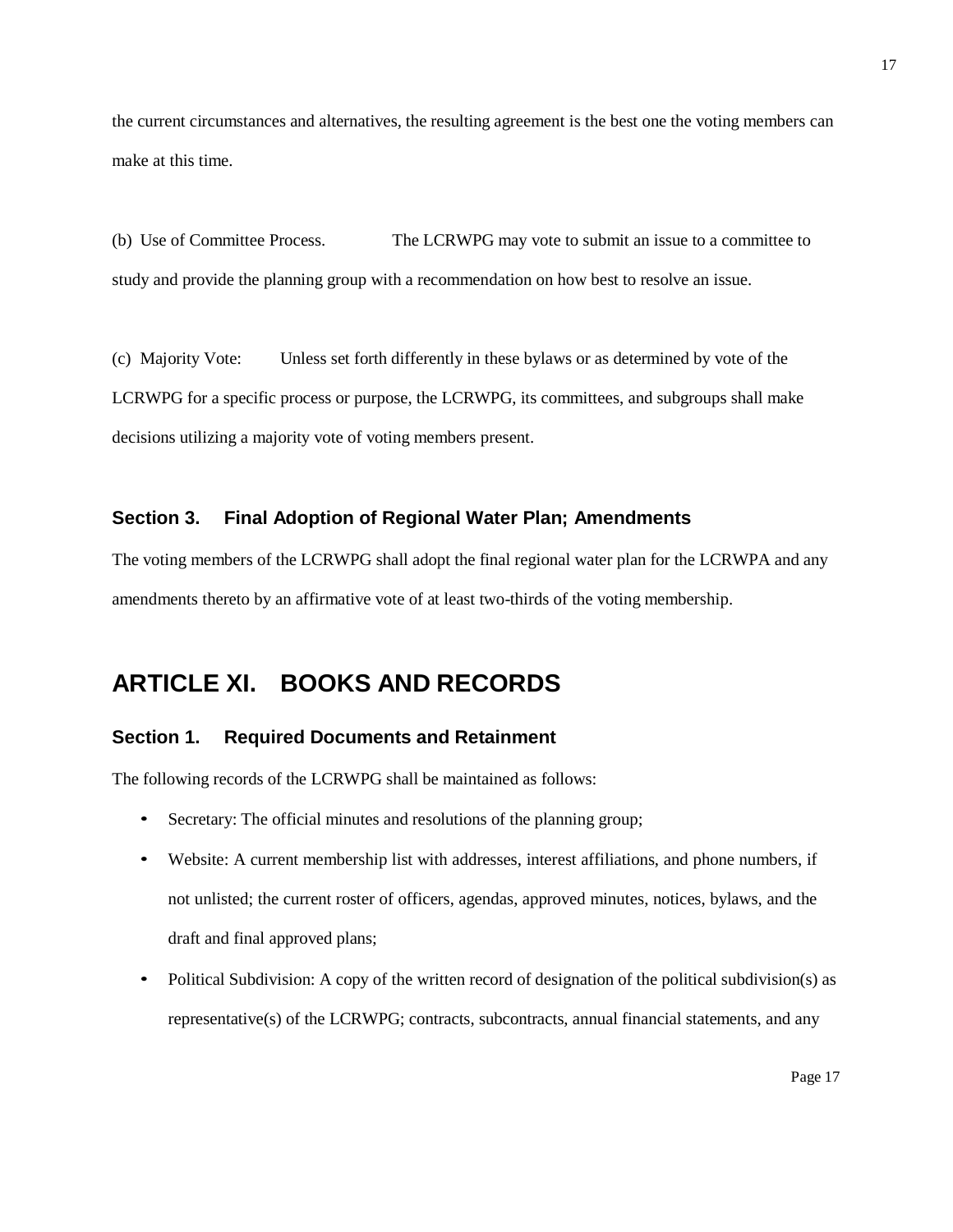and all financial records and supporting information; and appropriate records associated with public hearings conducted by the LCRWPG;

• Consultant of the LCRWPG: Any studies conducted on behalf of the LCRWPG; and any data and models used by the consultant in the regional planning process.

#### **Section 2. Inspection and Copying**

Records of the LCRWPG shall be available for inspection and copying at the principal place of business of the representative political subdivision during normal business hours. Procedures and fees for copying and inspection shall be the same as those used by the political subdivision housing the principal office of the LCRWPG for inspection and copying of its own public records.

#### **Section 3. Availability of Reports**

All reports, planning documents, and work products resulting from projects funded by the TWDB shall be made available to the TWDB, the Texas Parks and Wildlife Department, and the Texas Commission on Environmental Quality or their successor agencies. At least one copy of the approved regional water plan shall be placed in the county clerk's office for each county and in at least one public library of each county having land within the LCRWPA, in accordance with TWDB rules.

## **ARTICLE XII. COMMITTEES**

#### **Section 1. Establishment**

The Chair of the LCRWPG may establish committees and subgroups and appoint members to such committees and subgroups as necessary to assist and advise the LCRWPG in the development of the regional water management plan. The Chair of the LCRWPG shall appoint a chair or co-chairs for each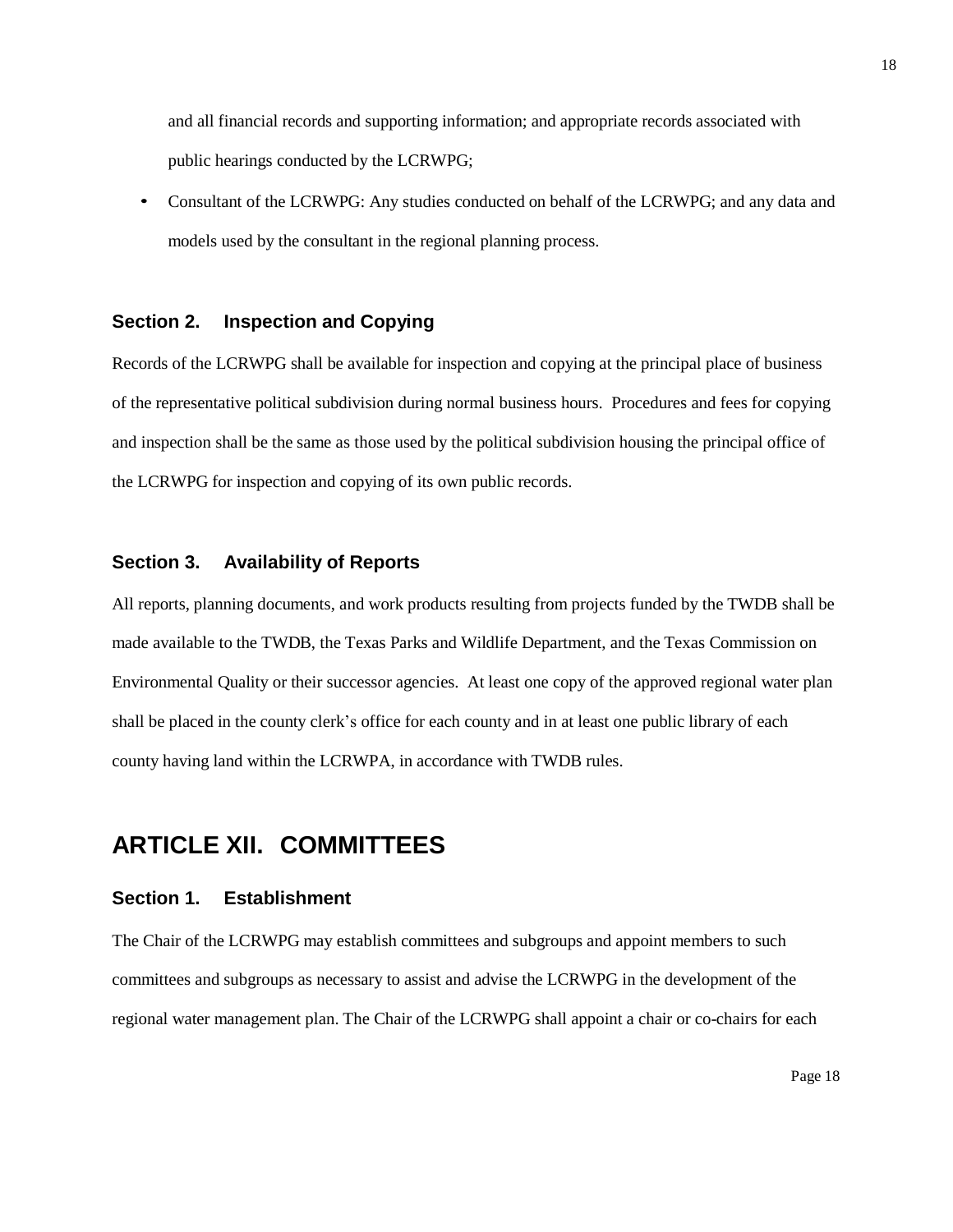committee or subgroup. A committee or subgroup may be formed to address specific issues assigned by the LCRWPG Chair and may have a specified term of membership.

#### **Section 2. Membership**

Membership in the committees and subgroups shall generally follow the requirements and procedures of Article V of these bylaws; membership of the committees and subgroups should be inclusive, rather than exclusive in nature; the interests identified in statute and TWDB rules will be invited to participate, as well as other interests that have been identified. The terms of office for all members of committees and subgroups shall be either upon the expiration of the term, if any, specified by the LCRWPG Chair, or upon expiration of membership in the LCRWPG.

#### **Section 3. Meetings**

Committees or subgroups may adopt their own rules of procedure, if the rules are not in conflict with state law, TWDB rules, or these bylaws. As explained in the Open Meetings 2012 Handbook published by the Attorney General of Texas, "meetings of less than a quorum of a governmental body are not subject to the Act."

#### **Section 4. Reports**

Each committee or subgroup shall report its findings and recommendations to the full planning group either verbally or in writing.

#### **Section 5. Code of Conduct**

Members of a committee or subgroup are subject to the requirements of Article V, Section 6 of these bylaws.